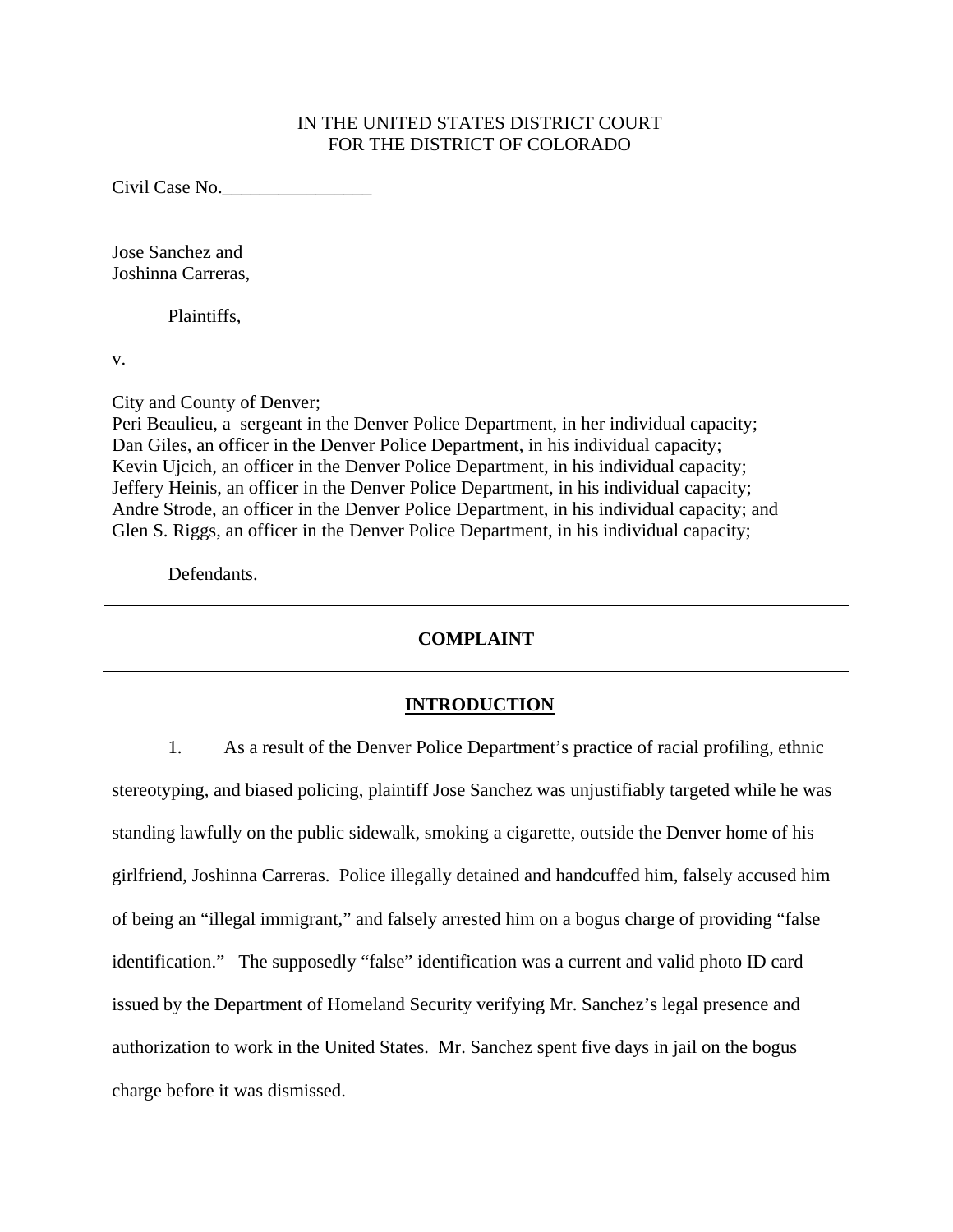2. In the course of "investigating" Mr. Sanchez, police illegally barged into the home of Ms. Carreras when they knew she was alone and taking a shower. Police demanded that she exit the bathroom as they conducted an illegal warrantless search, rifling through cabinets, drawers, and Ms. Carreras's purse.

3. In this action, plaintiffs seek compensation for these violations of their constitutional rights to the equal protection of the law and to be free from unreasonable searches and seizures.

#### **JURISDICTION AND VENUE**

4. This action arises under the Constitution and laws of the United States, including 42 U.S.C. § 1983. This Court has jurisdiction pursuant to 28 U.S.C. §§ 1331 and 1343.

5. Venue is proper in the District of Colorado pursuant to 28 U.S.C. § 1391(b). All parties reside within the District of Colorado, and the events described in this Complaint occurred in the District of Colorado.

## **PARTIES**

6. Plaintiff Jose Sanchez is a Mexican national who is legally authorized to live and work in the United States. At all times relevant to this Complaint, he was a resident of Denver and the boyfriend of plaintiff Joshinna Carreras.

7. Plaintiff Joshinna Carreras is a United States citizen and a resident of Colorado. At all times relevant to this Complaint, she was a resident of Denver and the girlfriend of plaintiff Jose Sanchez.

8. At all times relevant to this Complaint, Defendant Peri Beaulieu was a Sergeant in the Denver Police Department. She is sued in her individual capacity.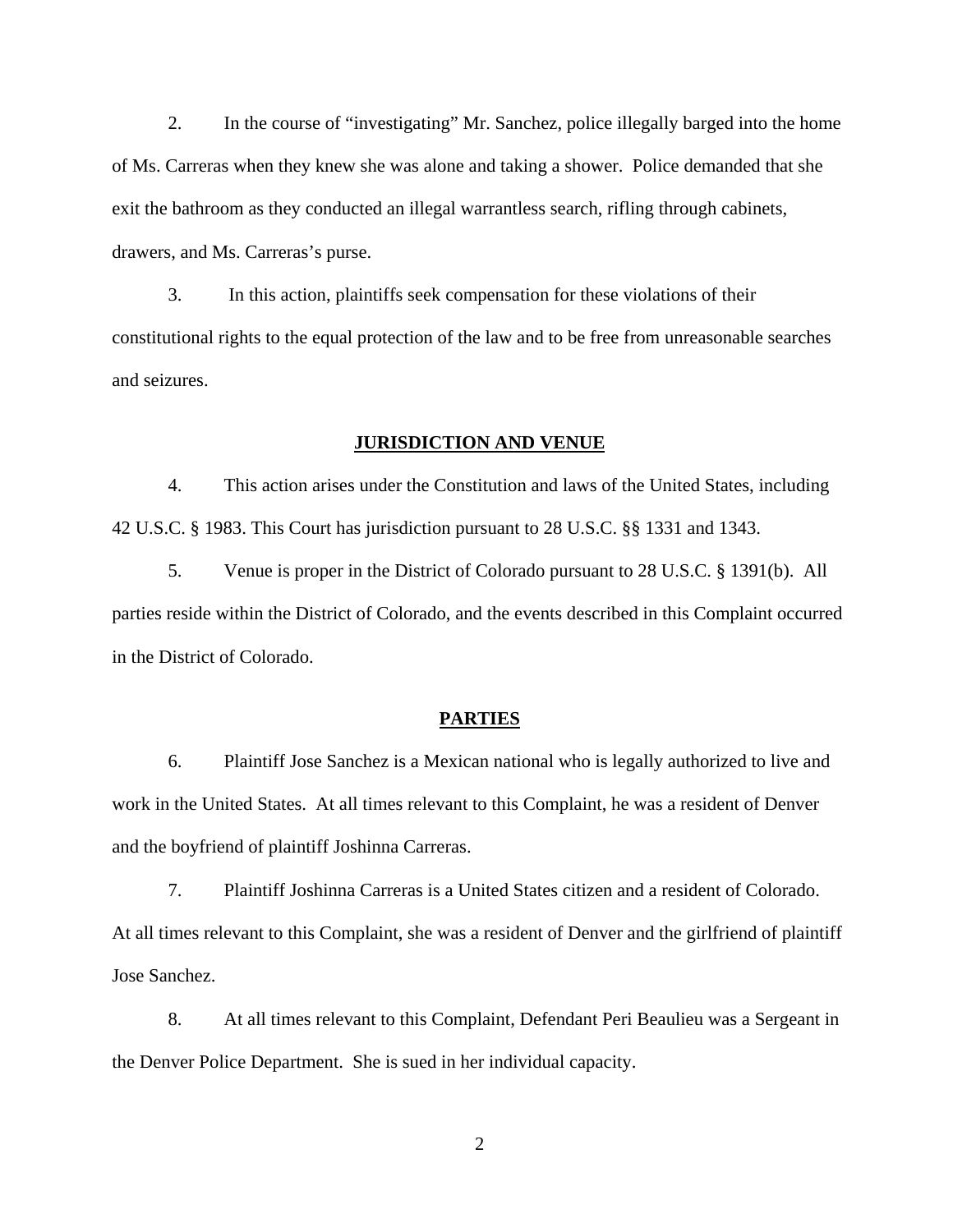9. At all times relevant to this Complaint, Defendants Dan Giles, Ethan Aldridge, Kevin Ujcich, Jeffery Heinis, Adre Strode, and Glenn S. Riggs were officers working for the Denver Police Department. Each is sued in his individual capacity.

10. Defendant City and County of Denver ("Denver") is a home rule municipality under Article XX of the Colorado Constitution. It operates the Denver Police Department. At all times relevant to this Complaint, the individual defendants acted as employees and agents of the City and County of Denver.

11. At all times relevant to this Complaint, defendants were acting or failing to act under color of state law.

#### **FACTUAL BACKGROUND**

12. Both plaintiffs are Hispanic and are identifiable as such by physical appearance. By his accent, Mr. Sanchez is identifiable as Mexican.

13. At the time of the events described in this Complaint, Ms. Carreras resided in an apartment in the 600 block of Wolff Street in Denver. Mr. Sanchez lived in a different apartment in the same complex.

14. On the evening of July 29, 2010, Mr. Sanchez had been visiting Ms. Carreras in her apartment. When she went to take a shower, Mr. Sanchez stepped outside the apartment to smoke a cigarette. He left the door ajar as he was standing right outside.

15. While outside the apartment, Mr. Sanchez was speaking with an acquaintance, another Hispanic male. They spoke in Spanish.

16. While the two men were standing outside talking, the defendant officers approached. Seeing the men's Hispanic appearance and hearing them speak Spanish, the officers immediately demanded that Mr. Sanchez identity himself.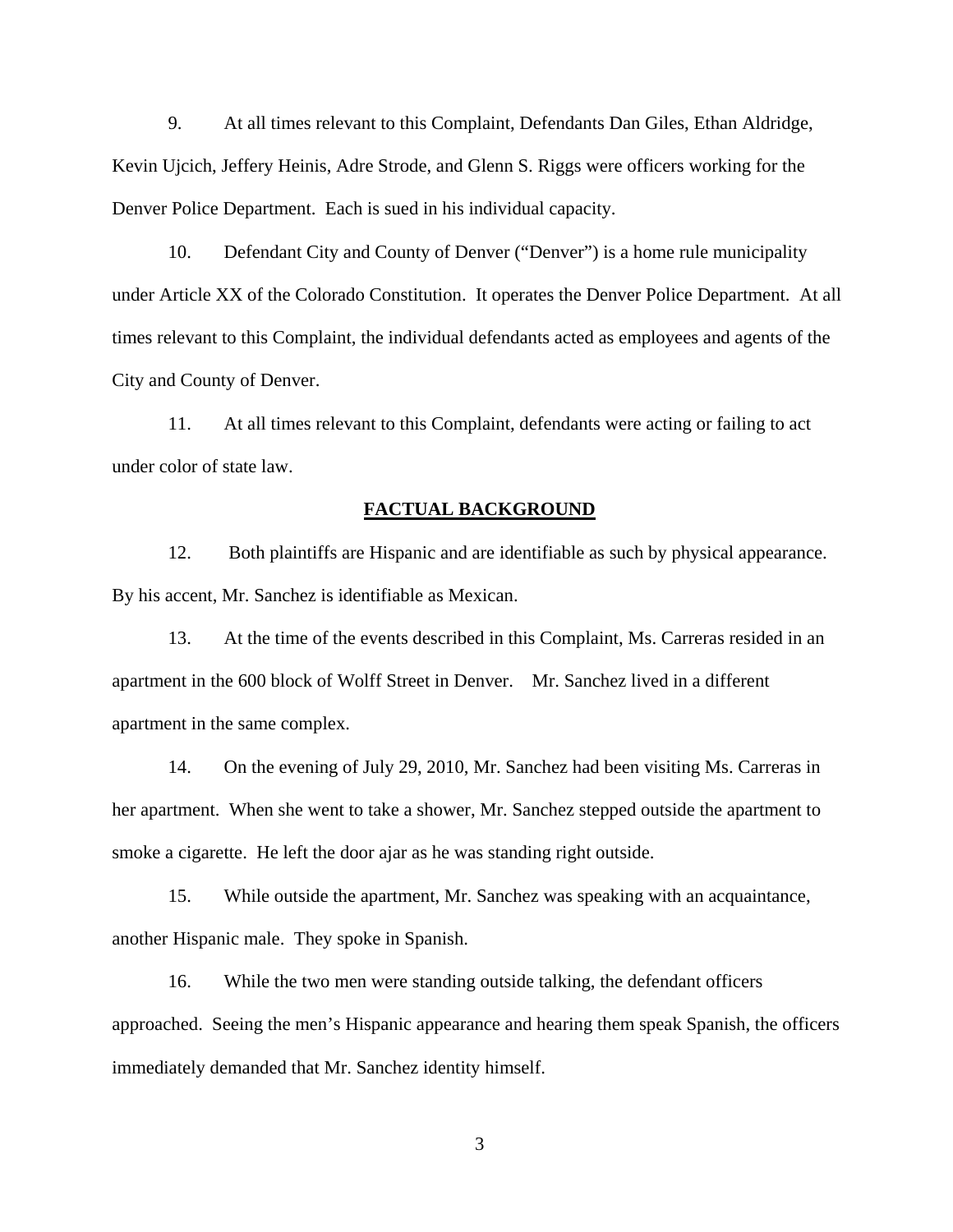17. Mr. Sanchez provided his name and he was immediately placed in handcuffs.

18. The defendants did not have legitimate grounds to detain or handcuff Mr. Sanchez. They did not have probable cause or even reasonable suspicion to believe that Mr. Sanchez was involved in any criminal activity.

19. The officers demanded that Mr. Sanchez produce an ID. Mr. Sanchez replied that his ID was in his girlfriend's apartment. He said he thought it was in her purse, but that she was currently taking a shower.

20. Mr. Sanchez offered to go into the apartment to get the ID, but the officers refused to allow him to do so.

21. The officers stated that they could go into Ms. Carreras's apartment and look for the ID themselves. Mr. Sanchez then told the officers that they could not go into his girlfriend's apartment while she was in the shower. One of the officers replied, "yes we fucking can go in there."

22. Jose protested that his girlfriend might walk out of the shower and into her apartment not expecting to see police there. He told the police that they needed to wait until his girlfriend was out of the shower, so that she could get the ID and show it to the officers.

23. One of the officers stated, "You don't have any ID, you're lying."

24. Despite Mr. Sanchez's protests that the officers could not enter the apartment while his girlfriend was in the shower, three of the defendant officers went into the apartment anyway. The officers told Mr. Sanchez they had a right to enter Ms. Carreras's apartment.

25. While Ms. Carreras was naked in the shower and unaware of the officers' presence, the officers searched under sofa cushions, in drawers, in kitchen cabinets, in dressers, and they searched Ms. Carreras' purse.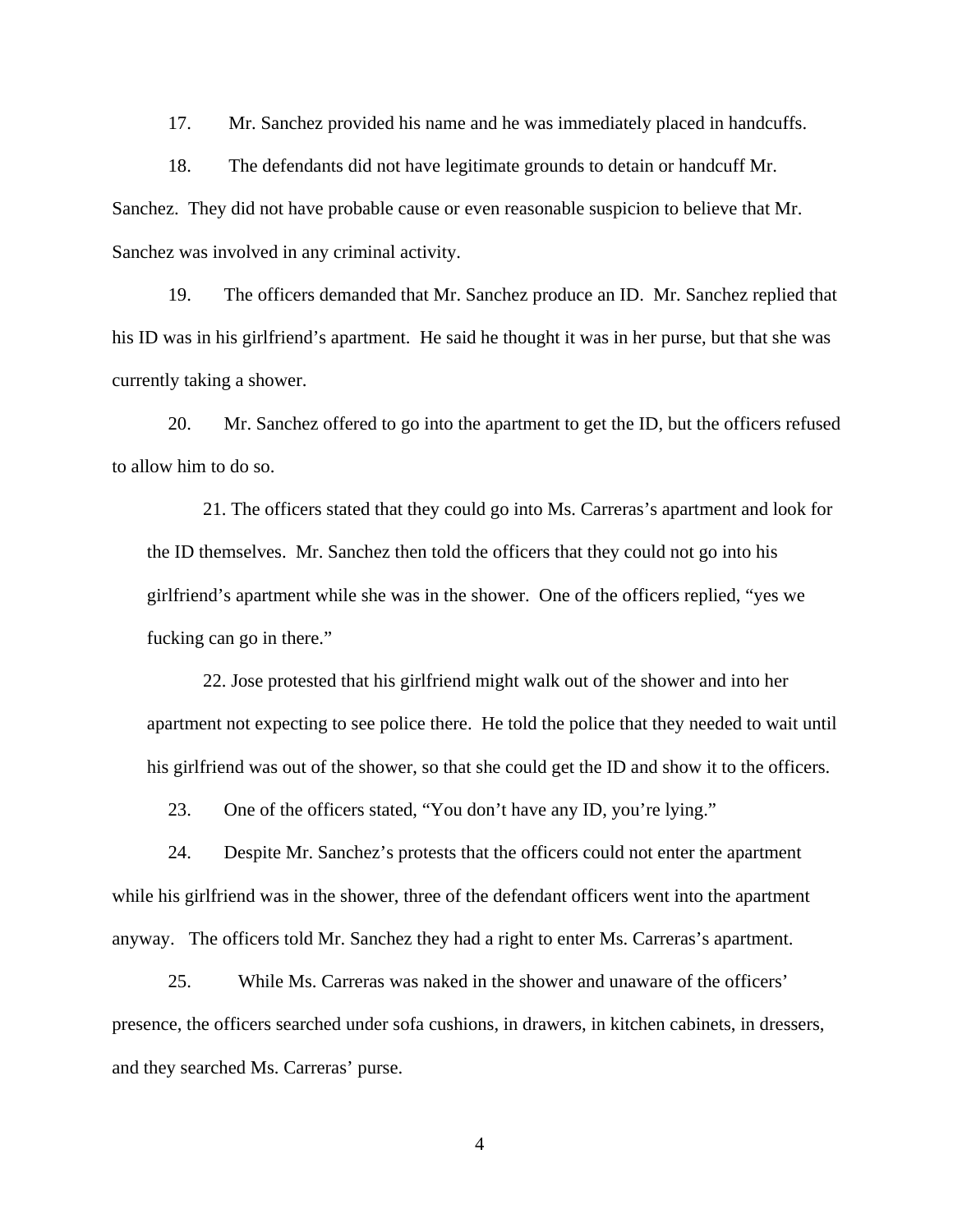26. When she got out of the shower, Ms. Carreras heard the voices of strange men in her apartment and was frightened and confused. Officers banged on the bathroom door and shouted "Denver Police. Come out". Ms. Carreras was not dressed and told the officers she needed to get dressed.

27. Two officers were standing right outside the bathroom when Ms. Carreras exited the bathroom. She immediately saw her purse open on her bed, with her ID sitting on top of the purse.

28. Ms. Carreras asked who had searched her purse. Defendant officers denied searching the purse and said "it was like that." This was a lie. As Ms. Carreras moved about the apartment, she noted the messed-up sofa cushions, the open drawers, the open cabinets, and she saw that coasters on the table had been moved. Officers denied having searched despite the clear evidence that they had. Ms. Carreras exited the apartment when she saw that Mr. Sanchez was being detained outside her apartment.

29. Mr. Sanchez asked Ms. Carreras to get his ID inside the apartment.

30. One of the defendant officers told her that she was not allowed to go back into her apartment by herself.

31. Ms. Carreras told the defendant officers that she was an American citizen and knew her rights. She told the officers that they had no right to be in her apartment because they had no warrant. One of the officers replied, "We don't need a fucking warrant."

32. One of the officers told Ms. Carreras that Mr. Sanchez had given them permission to enter the apartment and look for his ID. This was a lie.

33. Ms. Carreras asked Mr. Sanchez if he had given permission for the officers to come into her apartment. He stated that he had not.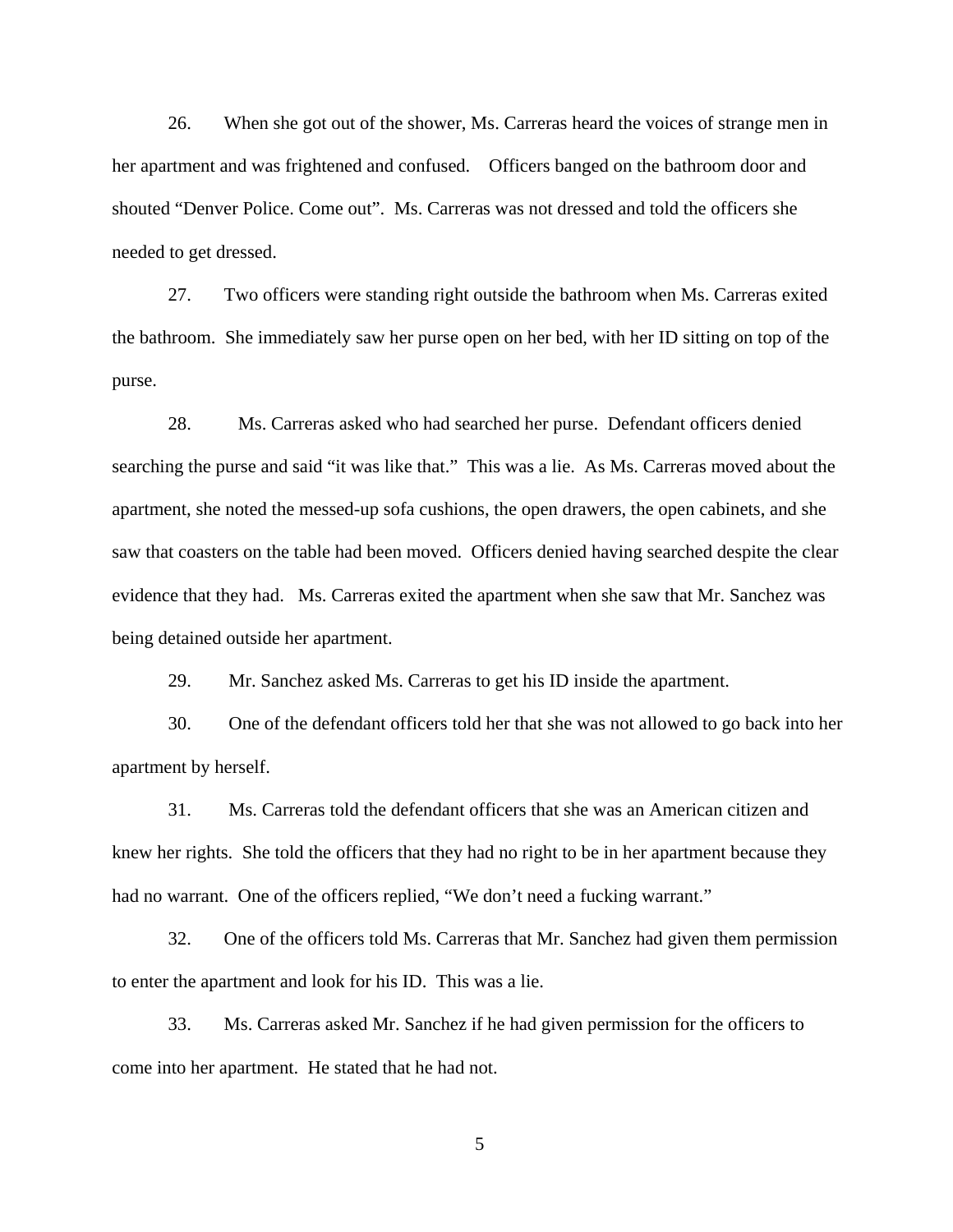34. While Ms. Carreras was standing outside with Mr. Sanchez, a call came in on her cell phone. She answered. Her father was calling. She started to explain the situation with the police officers. The officers instructed Ms. Carreras to hang up on her father. Ms. Carreras objected and said that she needed to let her father know what was going on, because he was babysitting her children at the time.

35. Given the aggressive tone defendant officers had taken with Ms. Carrearas, and that defendant officers had forbidden her from speaking on her phone and from entering her apartment alone, Ms. Carreras reasonably believed that she was not free to leave the scene.

36. When Ms. Carreras re-entered her apartment to look for Mr. Sanchez's ID, one of the officers followed her inside her apartment, without her consent or permission. While waiting for Ms. Carreras to return with his ID, Mr. Sanchez tried to explain what was happening to his Hispanic acquaintance, who did not speak or understand English. Mr. Sanchez spoke to his acquaintance in Spanish. Defendant officers directed Mr. Sanchez to stop speaking Spanish and to speak only English.

37. Ms. Carreras located Mr. Sanchez's ID inside a backpack. The officers took it.

38. The photo ID was a valid Employment Authorization card issued by the Department of Homeland Security in Washington, D.C. The document confirms that Mr. Sanchez is legally present in the United States and is legally authorized to work.

39. The defendant officers immediately began to accuse Mr. Sanchez and harass him about the ID, telling him it was fake, a fraud and asking him to produce his "other fake ID's."

40. Defendant Beaulieu, the supervising sergeant on the scene, glanced at the Employment Authorization Card and immediately pronounced it a "fake." She declared that she had recently received training on this issue and knew it was fake.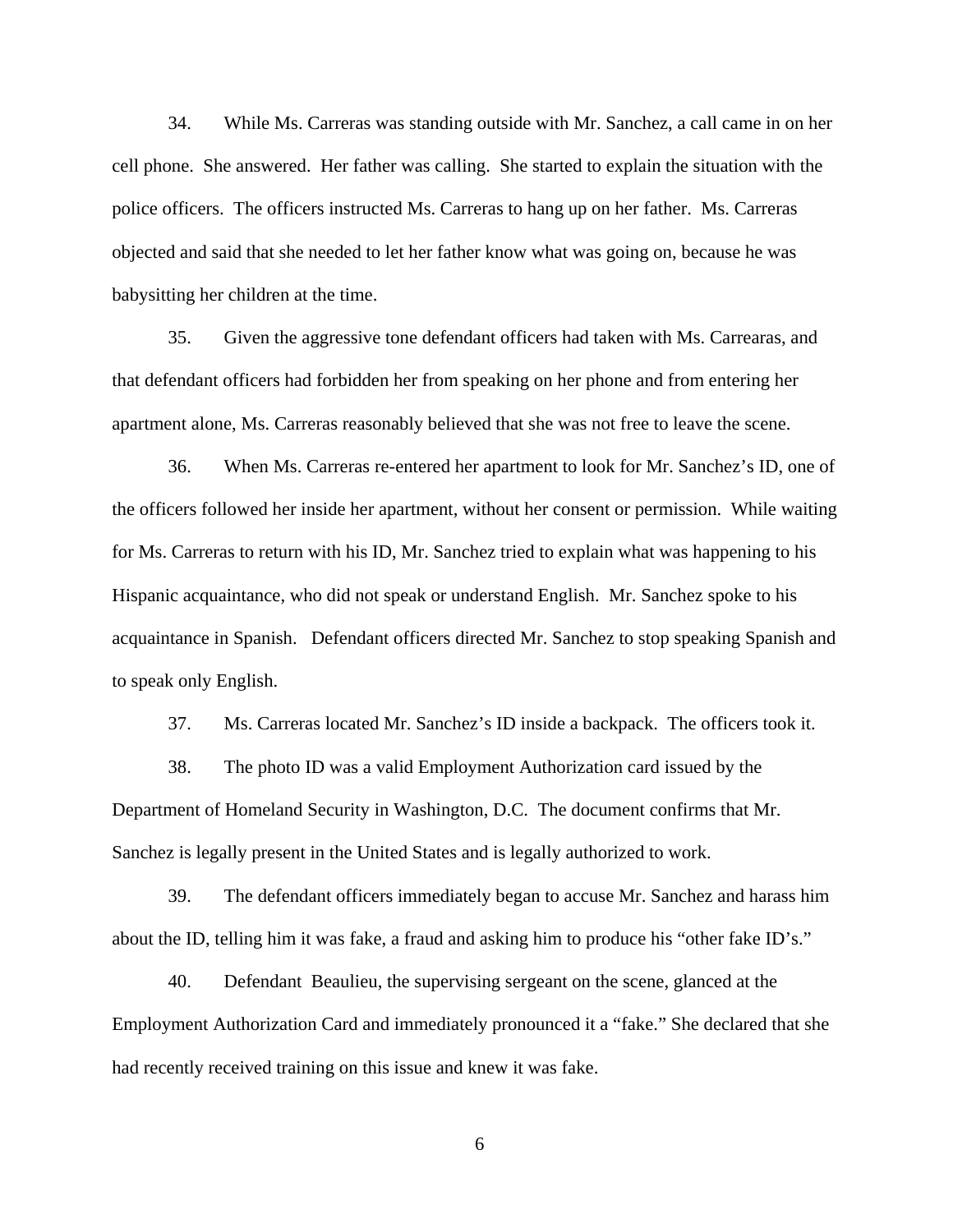41. The defendant officers laughed about the ID and repeatedly insisted that Mr. Sanchez had a lot of fake ID's. They taunted him to produce the others. Sgt. Beaulieu stated, "Oh come on, this isn't the only ID you have. Where are the other ones at? You people don't ever have just one."

42. Ms. Carreras then said, "You people? It's real! That's the only ID Jose has ever had since I've met him."

43. Mr. Sanchez told the officers to call his immigration lawyer, who could verify the document's authenticity. The defendant officers laughed at him and taunted him with comments suggesting he was illegally present in the United States. Comments made by officers included telling Sanchez he was lying about his name, asking him "which corner he got the ID on?", and asking him how much he had paid for his fake ID.

44. While standing outside, Ms. Carreras repeated to the officers that they had no right to enter her house and that it was particularly wrong that they had done so while she was in the shower.

45. One of the officers told Ms. Carreras to "shut the fuck up."

46. Mr. Sanchez told the officers to "stop talking to my lady like that". Ms. Carreras then told the officers that she was going to "talk to somebody" about what the officers had done. One officer mockingly responded, "Well, maybe you guys could use your boyfriend's attorney. He says he has one." At one point while Ms. Carreras and Mr. Sanchez were outside the apartment, the officers re-entered the apartment, picked up Ms. Carreras's other cell phone, and began scrolling through to search it. There was no warrant to search the phone, no exigent circumstances, no consent and no valid justification for doing so.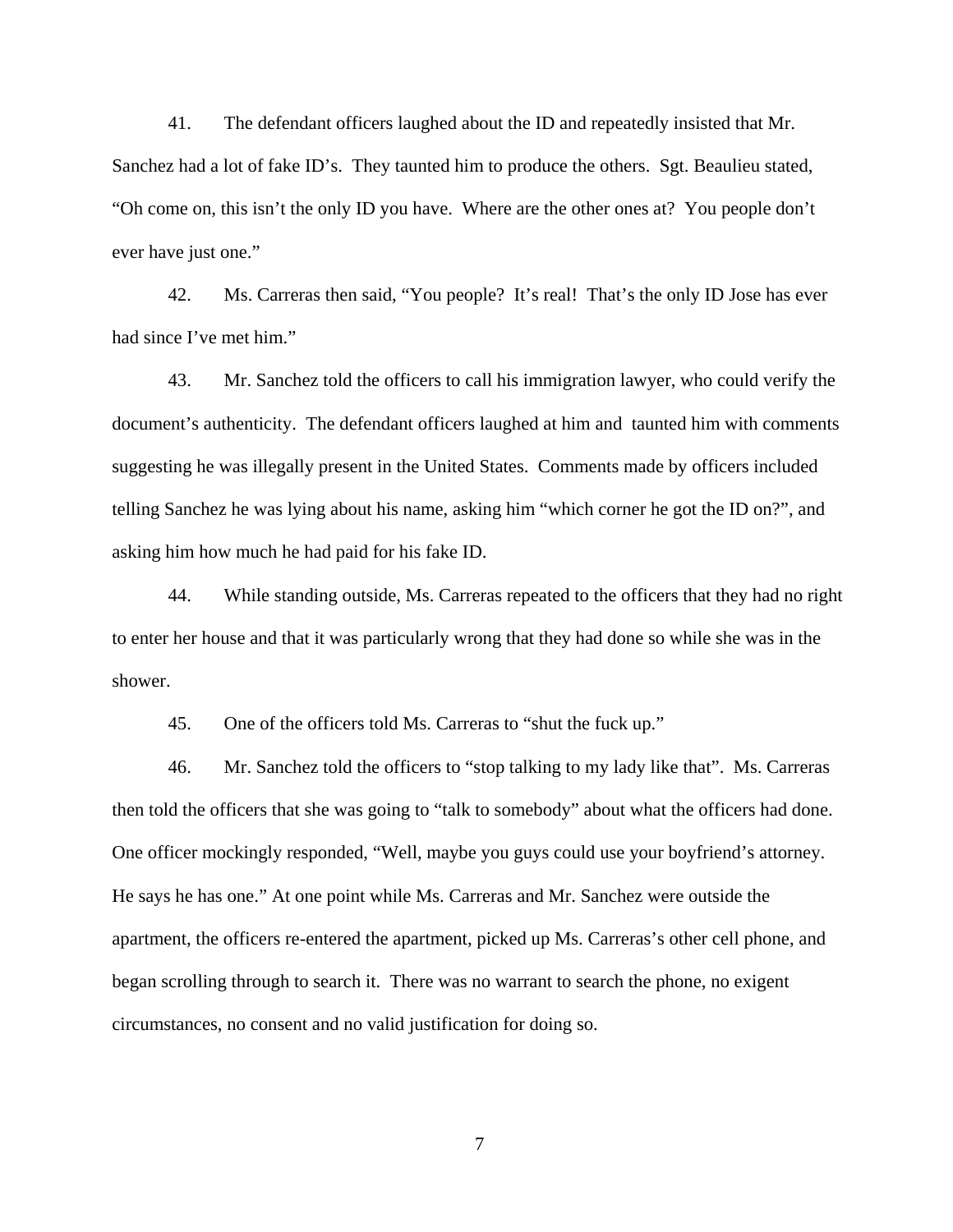47. Mr. Sanchez was arrested without probable cause and taken to jail on a baseless charge of "offering false identification." His valid Employment Authorization Card was seized as "evidence" of his supposed crime.

48. The Employment Authorization Card bears two unique numerical identifiers that law enforcement authorities can confirm with the Department of Homeland Security. None of the defendant officers bothered, either before or after the arrest, to contact Homeland Security to determine whether the agency had issued an Employment Authorization Card to Mr. Sanchez. If the defendants had inquired, they would have received a prompt reply confirming the validity of Mr. Sanchez's ID and his legal status.

49. Mr. Sanchez spent five days in jail before he was released on bond. The City Attorney then dismissed the bogus charge.

50. While Mr. Sanchez was in jail on the false charge, he could not show up for work. He lost his job.

51. Even when the City Attorney dismissed the charge, Denver did not return Mr. Sanchez's Employment Authorization Card. Over a period of five weeks, Mr. Sanchez made repeated attempts to get his ID card back, without success. During this time, he feared what would happen if police contacted him again and he did not have his identification. Denver did not return Mr. Sanchez's ID until September 8, 2010.

52. In carrying out the detention and arrest of Mr. Sanchez and the search of Ms. Carreras's home and belongings, the defendant officers acted jointly and in concert. None of the defendants objected to the actions of any of the others. None of the defendants objected to the handcuffing of Mr. Sanchez or to his arrest without probable cause. None of the defendants made any effort to stop their fellow officers from carrying out the illegal search of Ms. Carreras's home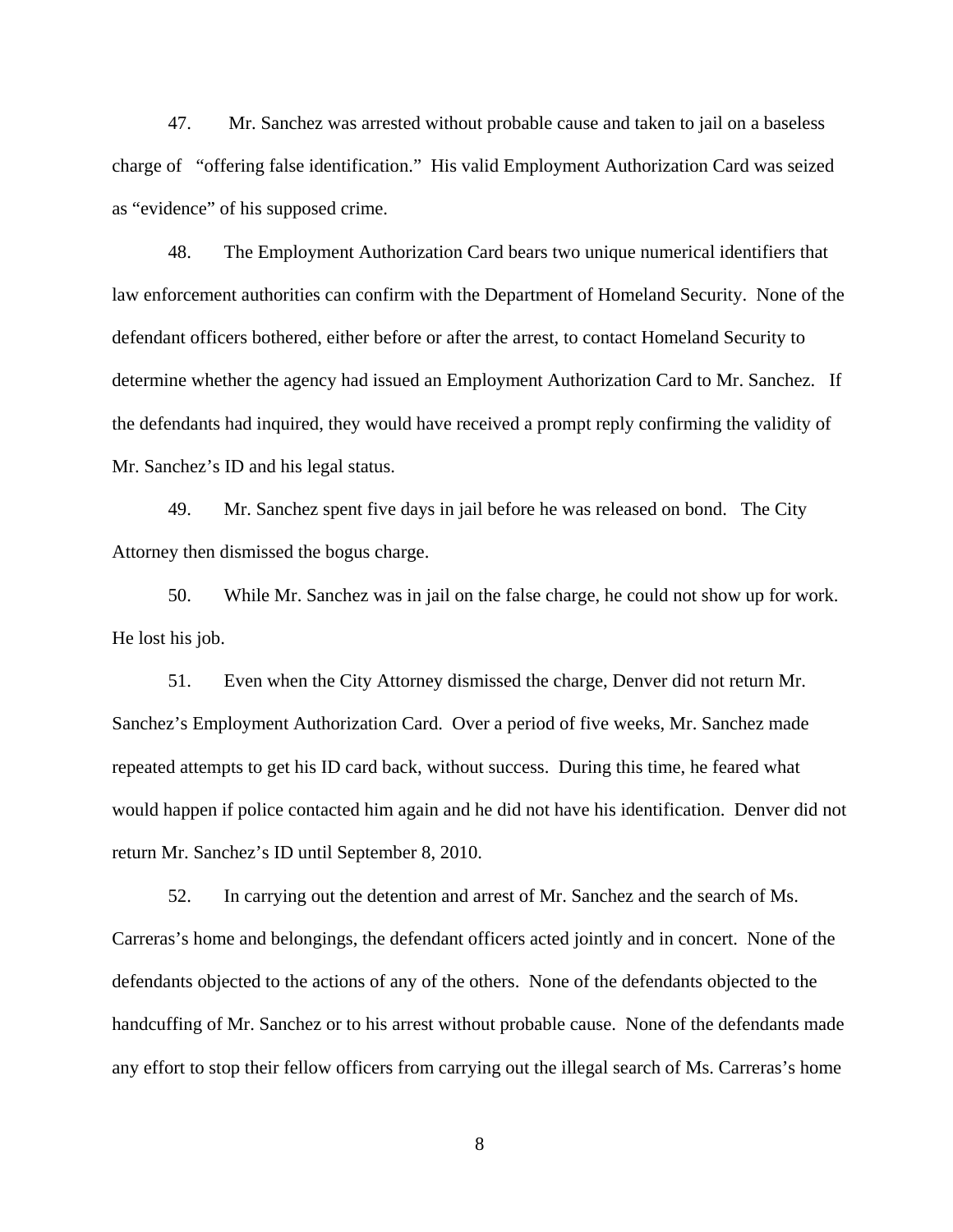and belongings. On information and belief, none of the individual defendants reported the misconduct of any of the officers to the Denver Police Department's Internal Affairs Bureau. Each of the individual defendants, including the supervising sergeant, defendant Beaulieu, approved and ratified the actions of the others.

#### **Denver's liability**

53. Denver's written regulations and publicly-proclaimed policies require police officers to comply with the Fourth Amendment. They also prohibit biased policing. Nevertheless, it the longstanding and widespread custom and practice of the Denver police department to engage in, tolerate, ratify, and/or acquiesce in racial profiling and unreasonable searches and seizures.

54. When the defendant officers demanded that Mr. Sanchez produce identification, they were conducting a "*Terry* stop" without the constitutionally-required reasonable suspicion. It is the custom, policy, and practice of Denver to authorize, tolerate, or permit police officers to carry out such detentions on the basis of an officer's subjective exercise of discretion rather than the objective reasonable suspicion required by the Fourth Amendment.

55. It is also Denver's custom, policy, and practice to fail to provide effective supervision to ensure that officers follow constitutional standards when they carry out Terry stops. Denver police officers are not required to make any report or make any contemporaneous notes that explain their reasons for conducting Terry stops.

56. By failing to require documentation, Denver provides a clear opportunity for wholesale violations of constitutional rights. When supervisors do not have written reports to review, there is no mechanism to hold officers accountable to constitutional standards. Without supervisory review, officers are free to, and do, carry out Terry stops on the basis of insufficient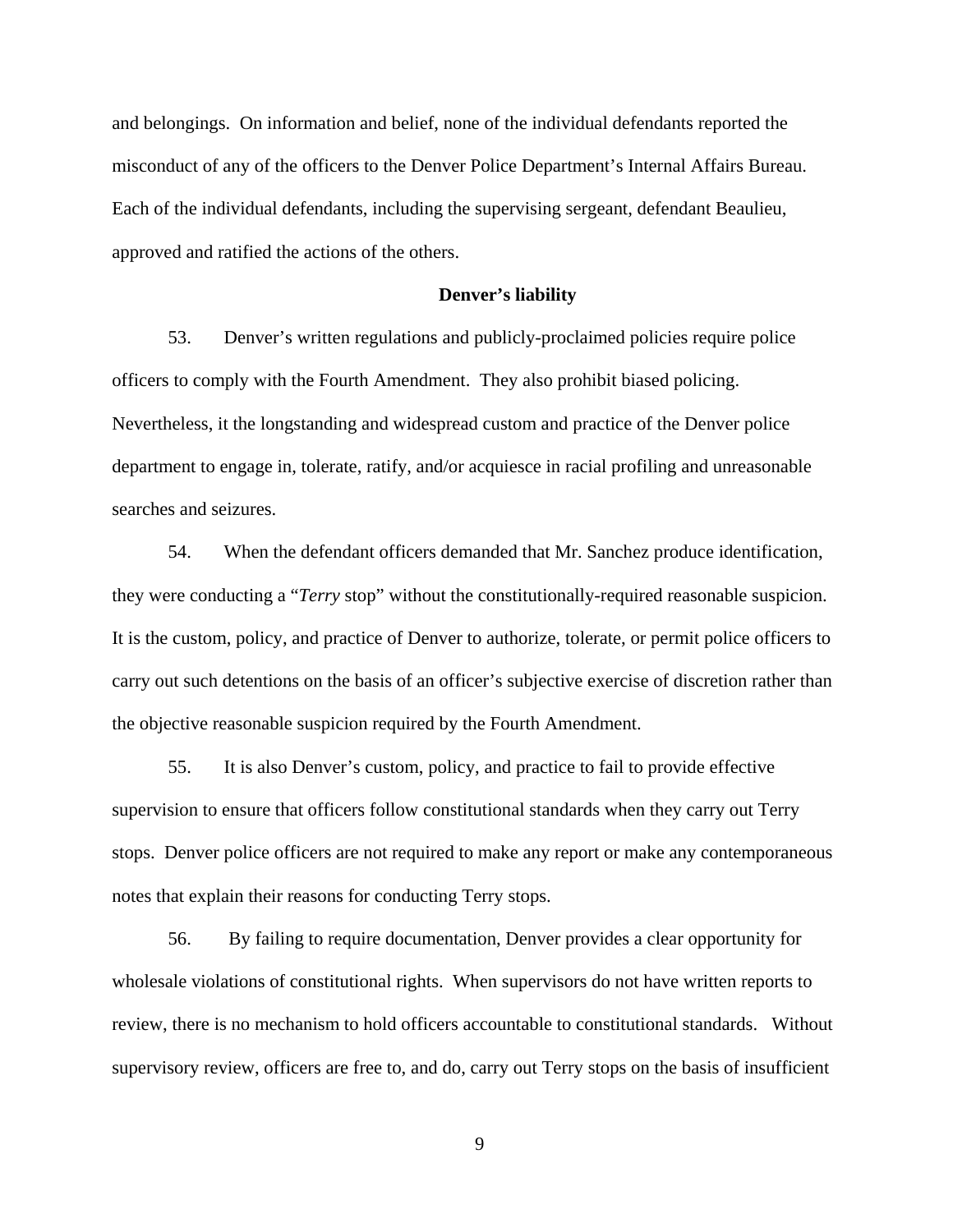evidence or impermissible reasons. The City and County of Denver is deliberately indifferent to the obvious risk that police officers will violate constitutional rights by conducting Terry stops without adequate grounds and on the basis of impermissible factors such as racial and ethnic stereotyping. Denver's deliberately indifferent failure to supervise caused Mr. Sanchez to be subjected to an unconstitutional detention.

57. When officers are accused of engaging in racial profiling or other violations of constitutional rights, it is the custom, policy, and/or practice within the Denver Police Department to conduct internal affairs investigations in a manner that protects the officers from findings of misconduct whenever possible, even when there is strong evidence that the officers engaged in misconduct.

58. It is also the custom and policy of the Denver Police Department to tolerate and acquiesce in the widespread "code of silence," in which police officers decline to report and fail to provide information or testimony about other officers' misconduct.

59. The result is a culture in which officers, such as the officer defendants in this case, know that they can engage in misconduct with only a minimal chance of adverse consequences or repercussions.

60. The actions and inactions of the defendant officers were carried out pursuant to long standing informal customs and practices of the Denver Police Department. Such customs and practices include racial profiling and detaining members of racial and ethnic minorities without reasonable suspicion, using demeaning and dehumanizing racial and ethnic slurs, and violating the Fourth Amendment's prohibition on illegal searches and seizures.

61. In its annual reports for the past three years, the Office of the Independent Monitor has repeatedly called attention to the Denver Police Department's custom of making illegal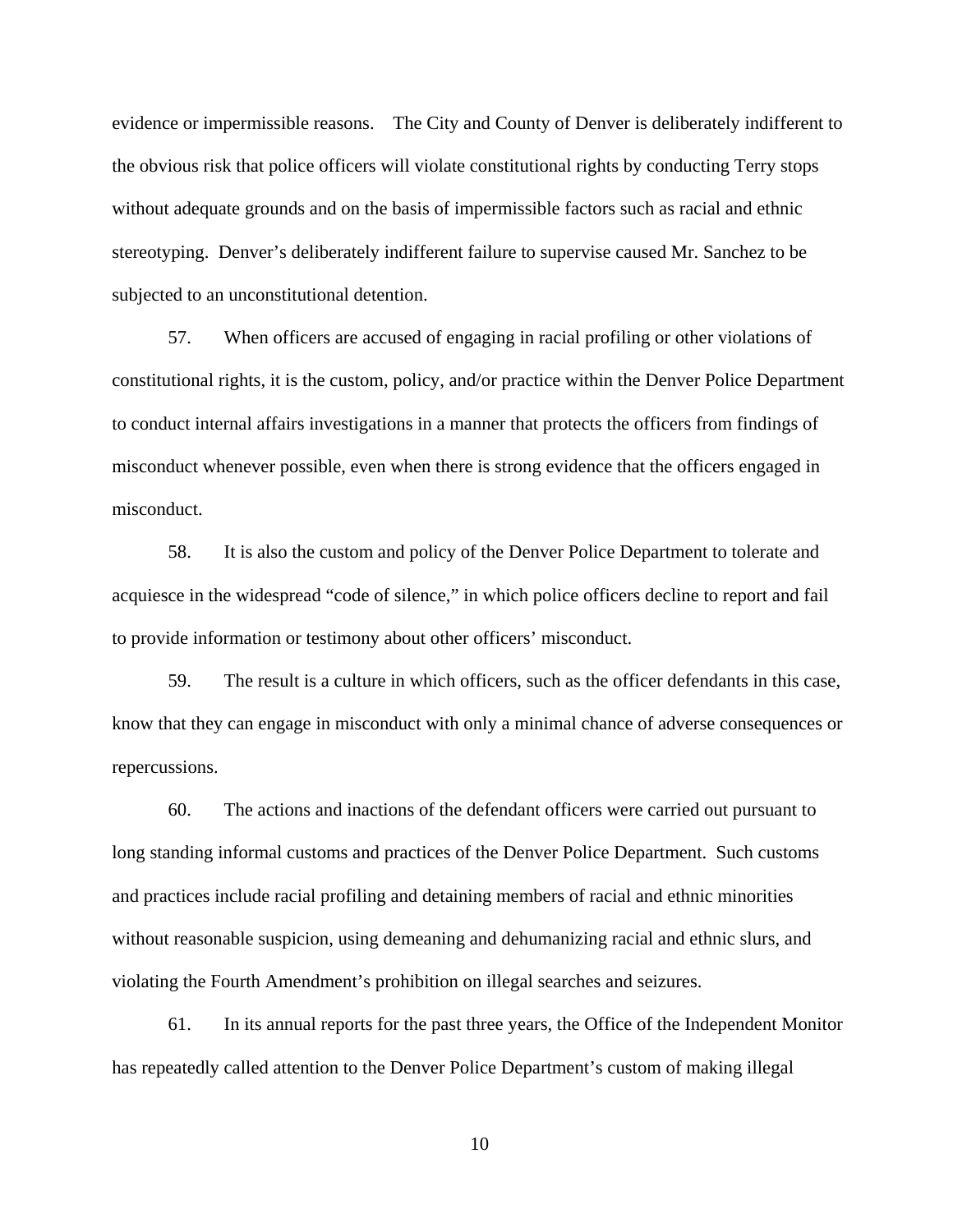entries into the homes of Denver residents. In 2009, the Monitor's report referred to "numerous" instances of warrantless entries in the previous year. In its 2010 annual report, the Monitor said it "has continued to find it necessary to intervene regarding the issue of warrantless entries into residences."

62. In its 2009 annual report, Denver's Citizen Oversight Board identified racial profiling by Denver law enforcement as a priority for reform. The report noted "the apparent lack of a systemic approach to eradicate the practice."

63. With deliberate indifference to the rights of persons in Denver, Defendant Denver has encouraged, tolerated, ratified, and acquiesced in racial and ethnic profiling, biased policing, and racially and ethnically-motivated violations of constitutional rights by

- a. failing to adequately investigate complaints of racial and ethnic slurs and racially and ethnically biased law enforcement actions;
- b. Failing to carry out sufficient training and supervision with respect to the rights of Denver residents to be free from biased policing practices;
- c. Tolerating an atmosphere and culture in the Denver Police Department where officers feel free to engage in biased policing practices without fear of consequences.

64. While there have been a litany of complaints regarding Denver's biased policing over the last several years, a review of legal complaints in only the last few months exemplifies the Denver Police Department's custom, policy and/or practice of biased policing and sham internal investigations that serve to ratify and/or show policy makers' acquiescence:

> a. On January 11, 2011, Alexander Landau sued Denver and individual police officers. Mr. Landau alleged that Denver officers spewed racist epithets as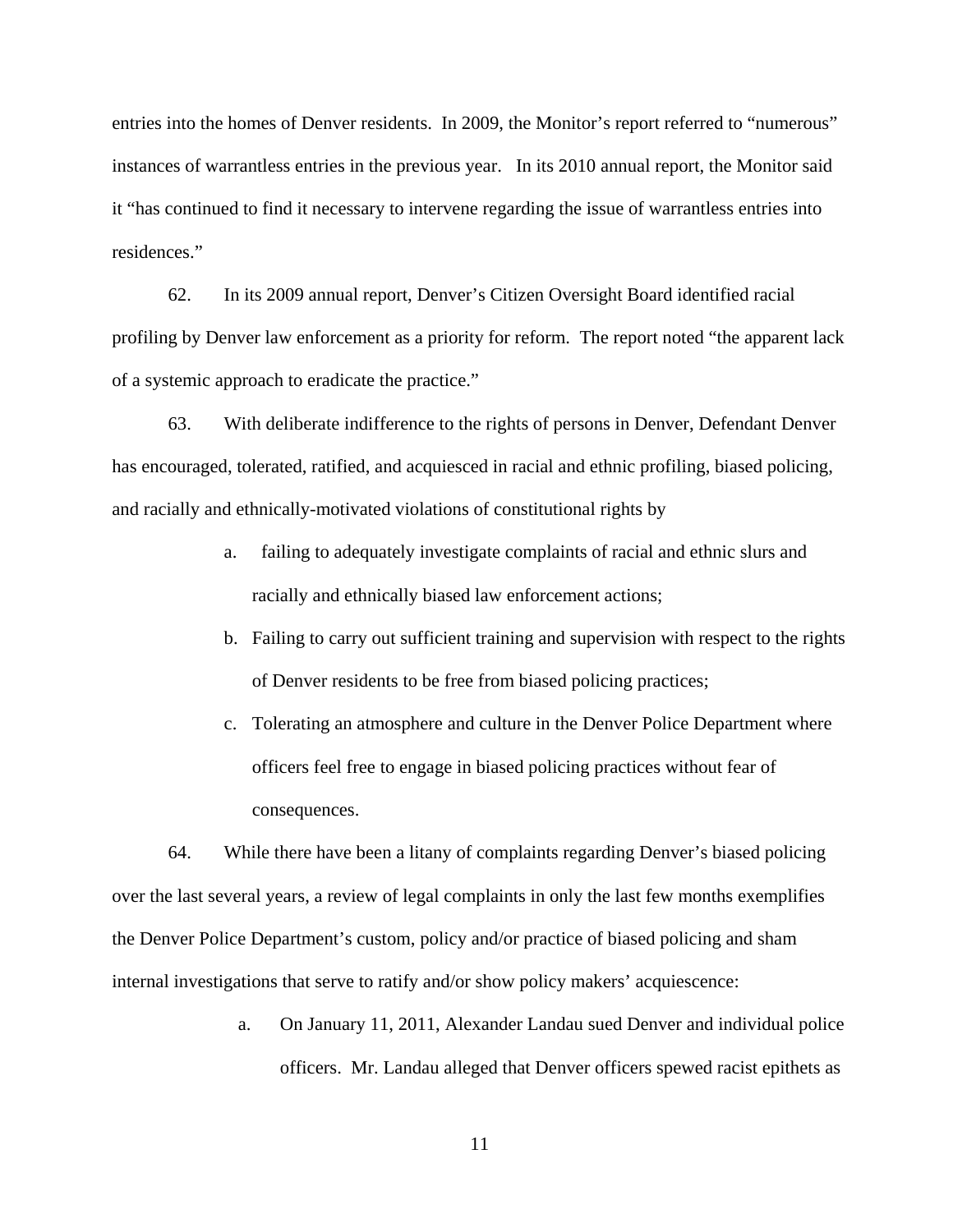they physically assaulted him during a traffic stop made without probable cause or reasonable suspicion. According to the complaint, despite blatantly obvious lies and inconsistencies in the written reports of individual officers and in their statements to Internal Affairs, Denver concluded that there had been no misconduct. No officers were disciplined for their biased policing.

b. On February 11, 2011, Ashford Wortham and Cornelius Campbell sued Denver and individual officers for a racially-motivated traffic stop and detention. One of the defendants was a supervising sergeant with a significant history of prior citizen complaints and had previously been a defendant in a suit alleging racial profiling. A judge of the Denver County Court found no probable cause for the stop and, in a written order, wrote that "Police conduct was extreme, profane, and racially motivated." The Denver Police Department found no grounds to discipline the officers for their biased policing.

65. The actions of the defendant officers described herein were carried out pursuant to and consistent with Denver's informal policy, custom, or practice. The presence and participation of six officers, including a supervising sergeant, provides further evidence that all of their actions were consistent with Denver's established custom, policy, or practice.

66. Denver police officers regularly come into contact with the large Hispanic population in Denver. Denver has authorized its police officers to target suspected "illegal immigrants" who provide "false identification," but it has failed to train its officers to recognize a valid Employment Authorization Card such as the one issued to Mr. Sanchez. In an email to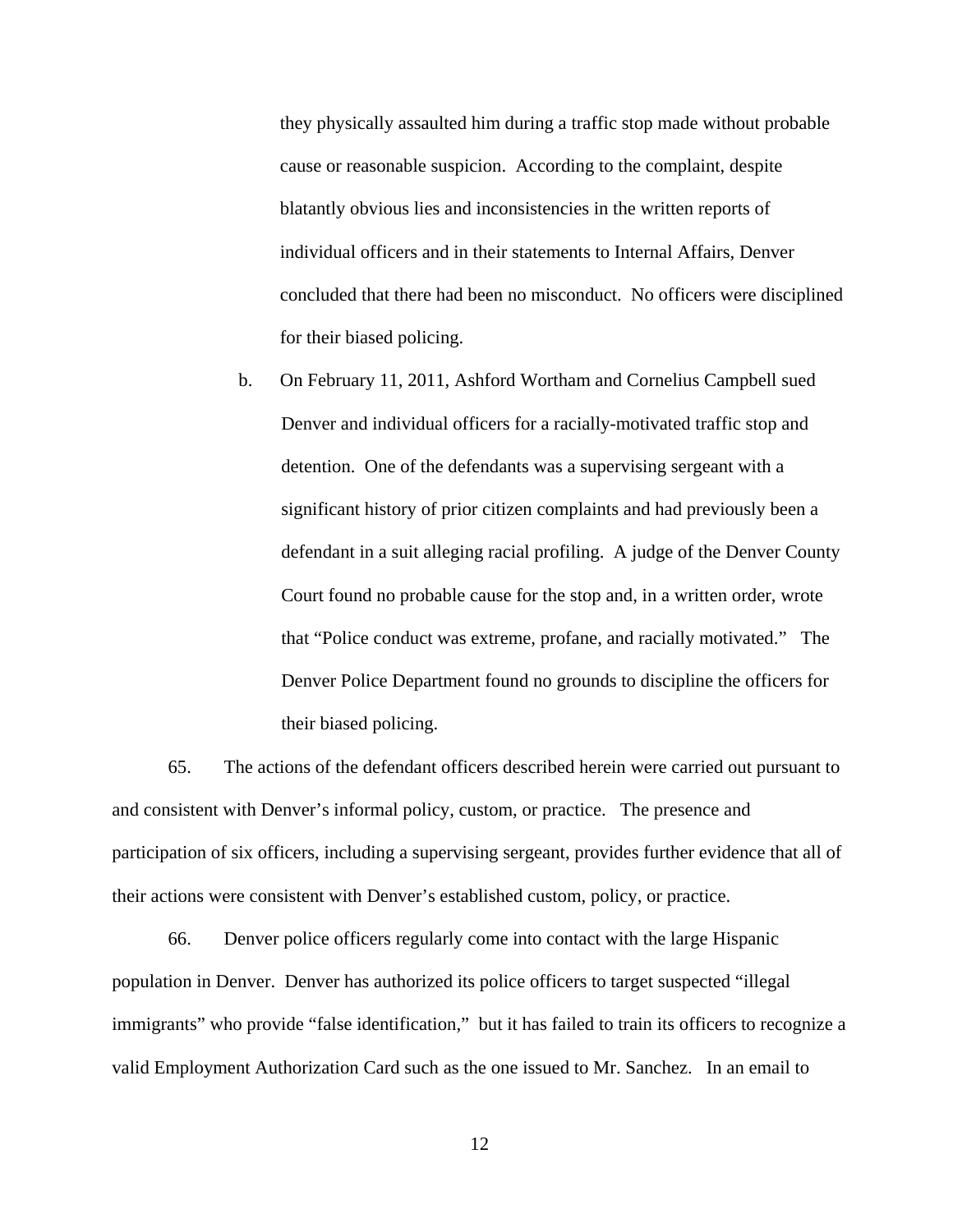Denver councilman Paul Lopez, Denver Police Commander Doug Stephens acknowledged that the false arrest of Mr. Sanchez revealed "a need for additional training for our officers concerning differing types of valid identification cards being carried by members of our community." The need for specialized training regarding valid ID recognition is so obvious, and the inadequacy of the training provided by Denver so likely to result in a violation of constitutional rights, such as those described herein, that Denver's failure to train amounts to deliberate indifference to the constitutional rights of persons, including Plaintiffs, with whom the Denver police officers come into contact. Denver's deliberately indifferent failure to train the defendant officers was a proximate cause of the false arrest of Mr. Sanchez.

## **FIRST CLAIM FOR RELIEF**

(Jose Sanchez; all defendants)

(42 U.S.C. § 1983; Fourth Amendment)

67. The previous allegations are incorporated by reference.

68. The Fourth Amendment forbids unreasonable searches and seizures. The initial detention of Mr. Sanchez and his subsequent arrest are seizures that must comply with Fourth Amendment standards. The Fourth Amendment forbids temporary detentions that are not supported by reasonable suspicion of criminal activity. It forbids arrests that are not based on probable cause.

69. The defendant officers subjected Mr. Sanchez to an illegal detention that was not based on reasonable suspicion that he was involved in criminal activity.

70. The defendant officers subjected Mr. Sanchez to an illegal arrest that was not supported by probable cause to believe he had committed a crime.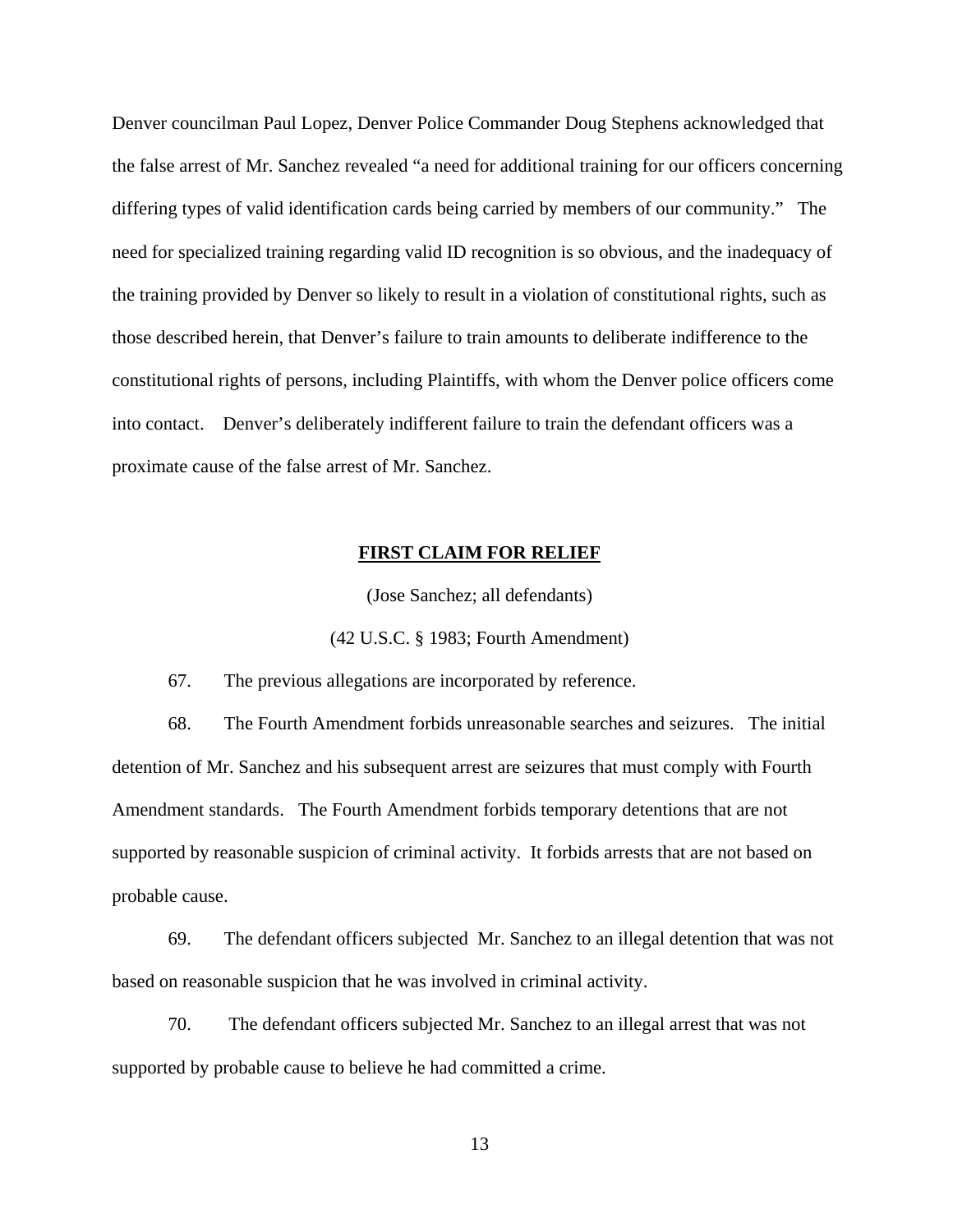71. A reasonable officer would have known that the detention and subsequent arrest of Mr. Sanchez violated clearly established Fourth Amendment law.

72. Denver, through its procedures, policies, practices, and customs, and its deliberately indifferent failure to train, caused the violation of Mr. Sanchez's rights.

73. Wherefore, Mr. Sanchez is entitled to compensatory damages from Denver; compensatory and punitive damages from the individual defendants; an award of reasonable costs and attorney's fees, and such other relief as the Court deems just.

# **SECOND CLAIM FOR RELIEF**

(Joshinna Carreras; all defendants)

(42 U.S.C. § 1983; Fourth Amendment)

74. The previous allegations are incorporated by reference.

75. The Fourth Amendment forbids unreasonable searches and seizures. The defendant officers subjected Ms. Carreras to an illegal detention that was not based on reasonable suspicion that she was involved in criminal activity. The defendant officers conducted a search of Ms. Carreras's home and her possessions that failed to comply with Fourth Amendment standards. The officers had no warrant. The search did not fall within any exception to the Fourth Amendment requirement of a warrant.

76. The detention of Ms. Carreras and the search of Ms. Carreras's home and belongings was unreasonable, in violation of Ms. Carreras's Fourth Amendment rights.

77. A reasonable officer would have known that the detention and search violated clearly established Fourth Amendment law

78. Denver, through its procedures, policies, practices, and customs, and its deliberately indifferent failure to train, caused the violation of plaintiff's rights.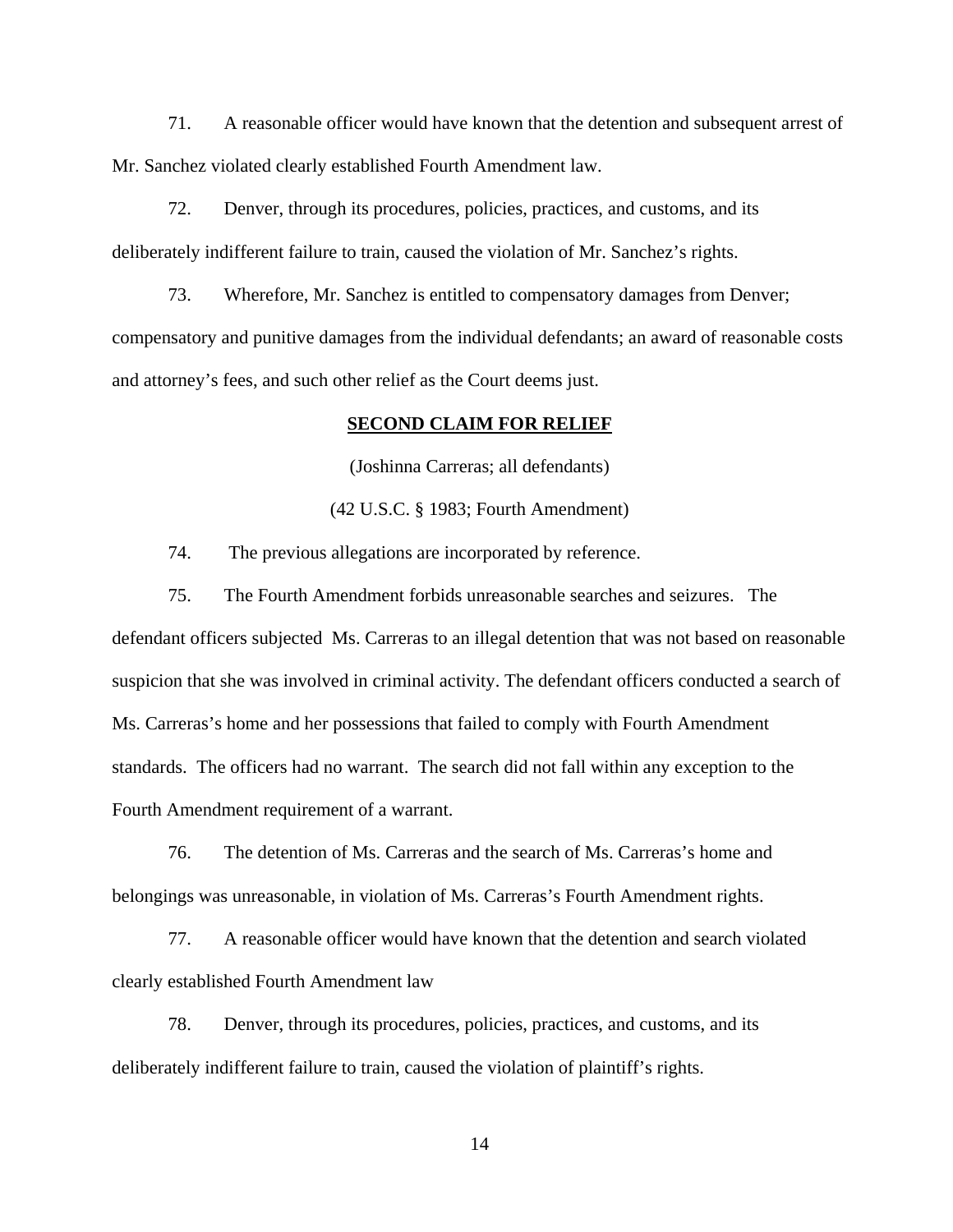79. Wherefore, Ms. Carreras is entitled to compensatory damages from Denver; compensatory and punitive damages from the individual defendants; an award of reasonable costs and attorney's fees, and such other relief as the Court deems just.

## **THIRD CLAIM FOR RELIEF**

(both plaintiffs; all defendants)

(42 U.S.C. § 1983;  $14<sup>th</sup>$  Amendment Equal Protection Clause)

80. The previous allegations are incorporated by reference.

81. The Fourteenth Amendment forbids the defendants from depriving the plaintiffs of the equal protection of the law.

82. Defendants intentionally targeted plaintiffs because of their perceived race, ethnicity, and national origin. They detained the plaintiffs while subjecting them to humiliating and demeaning treatment, racial and ethnic slurs, and violations of their constitutional rights.

83. Reasonable officers would have known that they were violating clearly established law.

84. Denver, through its procedures, policies, practices, and customs, and its deliberately indifferent failure to train and supervise, caused the violation of plaintiffs' rights.

85. Wherefore, plaintiffs are entitled to compensatory damages from Denver; compensatory and punitive damages from the individual defendants; an award of reasonable costs and attorney's fees, and such other relief as the Court deems just.

#### **FOURTH CLAIM FOR RELIEF**

(Jose Sanchez; all defendants)

 $(42 \text{ U.S.C.} \& 1983; 14^{\text{th}}$  Amendment Due Process Clause)

86. The previous allegations are incorporated.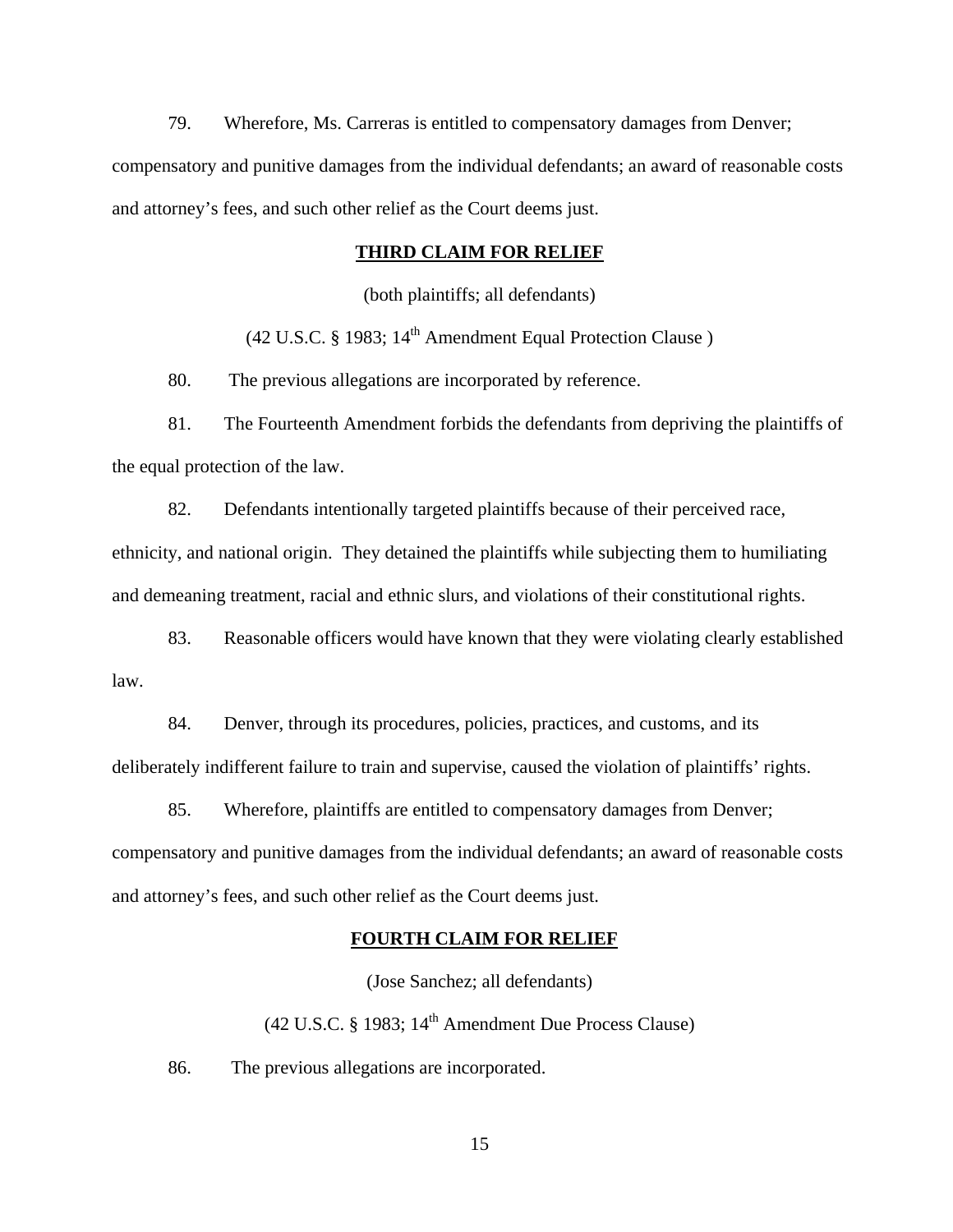87. The defendants could easily have asked the Department of Homeland Security whether Mr. Sanchez had a valid Employment Authorization Card. Had they done so, they would have learned, within an hour, that Mr. Sanchez's ID was valid and genuine, and that he was not guilty of the ordinance violation for which he was arrested.

88. During the five days Mr. Sanchez was incarcerated on the bogus charge of "offering false ID," none of the defendant officers bothered to take this easy investigative step.

89. The defendant officers' failure to investigate was consistent with the policies and practices of the City and County of Denver.

90. The failure to investigate caused Mr. Sanchez's extended incarceration for five days.

91. The failure to investigate Mr. Sanchez's claim of innocence violated Mr. Sanchez's right to due process of law.

92. Wherefore, Mr. Sanchez is entitled to compensatory and punitive damages from the officer defendants, and compensatory damages from Denver; an award of reasonable costs and attorney's fees, and such other relief as the Court deems just.

#### **PRAYER FOR RELIEF**

Wherefore, Plaintiff prays for relief as follows:

- a. Compensatory and punitive damages from defendants sued in their individual capacity;
- b. Compensatory damages from the City and County of Denver;
- c. An award of reasonable attorney's fees and costs pursuant to 42 U.S.C. § 1988 and all applicable law;
- d. Interest from the date of each violation;
- e. Any further or other relief the Court deems just and proper in equity and at law.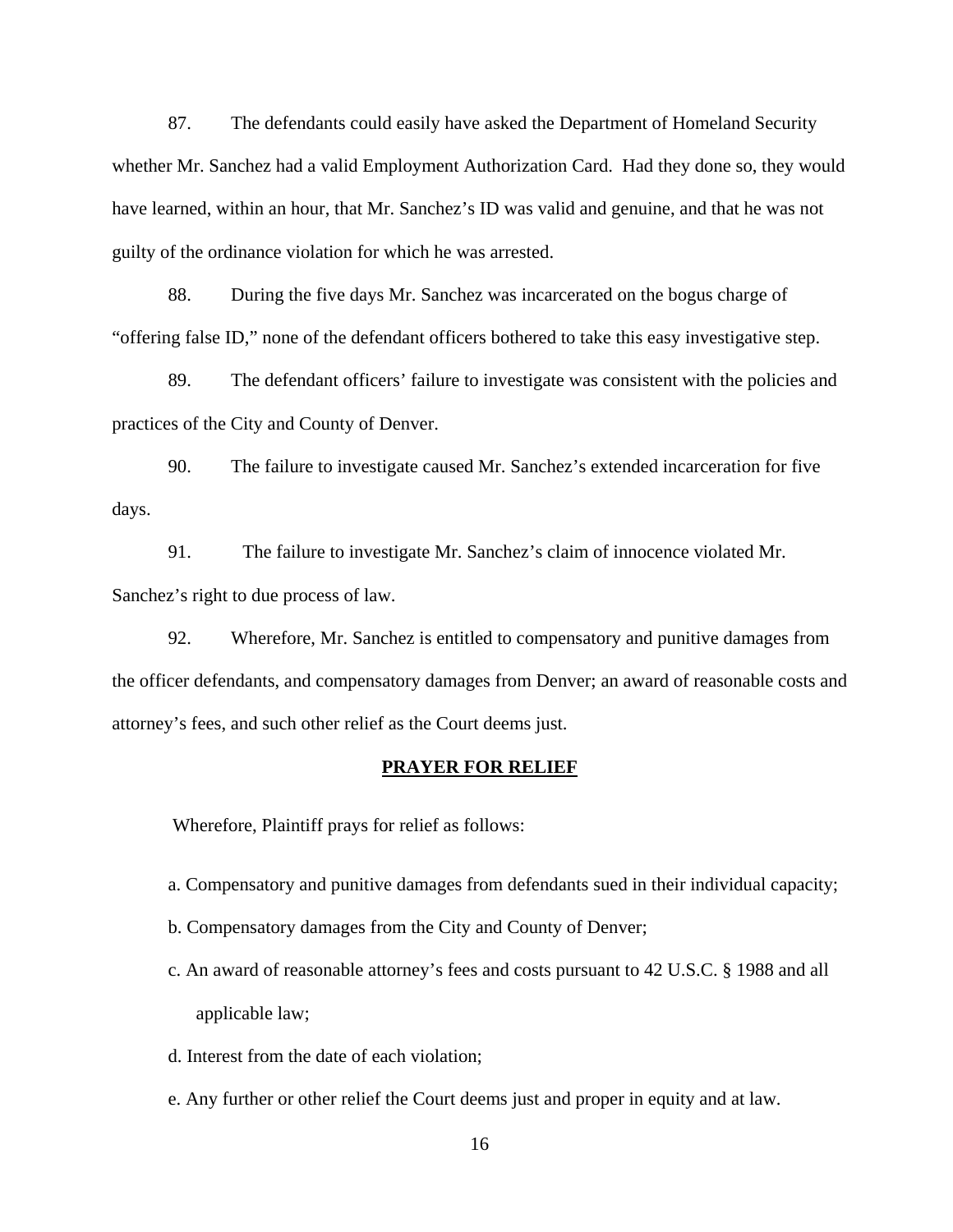## **JURY DEMAND**

Plaintiffs request a trial by jury in this matter.

Respectfully submitted, March 28, 2011

 s/ Elisa Moran Elisa Moran 8451 E. Oregon Place Denver, CO 80231 Phone: 303-745-6560 Fax: 303-632-5998 Email: Elisaatty@aol.com

In cooperation with the American Civil Liberties Foundation of Colorado

 s/ John Mosby John Mosby, 621 17<sup>th</sup> Street, #1035 Denver, CO 80293 Ph 303-623-1355 Fax: 303-927-3860 Email: John\_Mosby@msn.com

 In cooperation with the American Civil Liberties Foundation of Colorado

s/ Mark Silverstein Mark Silverstein Legal Director American Civil Liberties Union Foundation of Colorado 400 Corona Street Denver, Co 80218 Phone: 303-777-5482 Fax: 303-777-1773 Email: msilver2@att.net

s/ Rebecca\_ Wallace American Civil Liberties Union Foundation of Colorado 400 Corona Street Denver, Co 80218